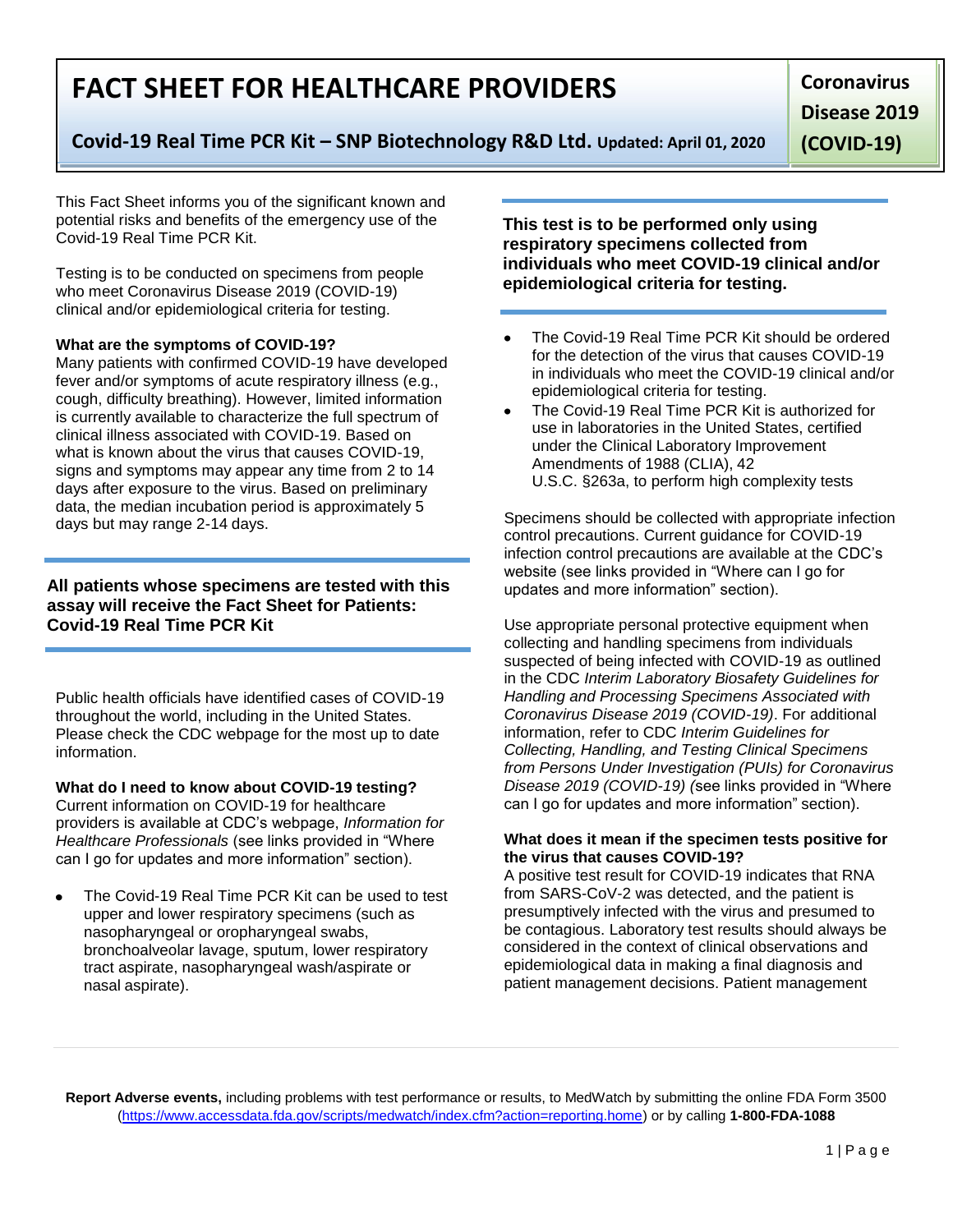# **FACT SHEET FOR HEALTHCARE PROVIDERS**

**Coronavirus Disease 2019 (COVID-19)**

**Covid-19 Real Time PCR Kit – SNP Biotechnology R&D Ltd. Updated: April 01, 2020**

decisions should be made with a healthcare provider and follow current CDC guidelines.

The Covid-19 Real Time PCR Kit has been designed to minimize the likelihood of false positive test results. However, in the event of a false positive result, risks to patients could include the following: a recommendation for isolation of the patient, monitoring of household or other close contacts for symptoms, patient isolation that might limit contact with family or friends and may increase contact with other potentially COVID-19 patients, limits in the ability to work, the delayed diagnosis and treatment for the true infection causing the symptoms, unnecessary prescription of a treatment or therapy, or other unintended adverse effects.

All laboratories using this test must follow the standard confirmatory testing and reporting guidelines according to their appropriate public health authorities.

#### **What does it mean if the specimen tests negative for the virus that causes COVID-19?**

A negative test result for this test means that SARS- CoV-2 RNA was not present in the specimen above the limit of detection. However, a negative result does not rule out COVID-19 and should not be used as the sole basis for treatment or patient management decisions. A negative result does not exclude the possibility of COVID-19.

When diagnostic testing is negative, the possibility of a false negative result should be considered in the context of a patient's recent exposures and the presence of clinical signs and symptoms consistent with COVID-19. The possibility of a false negative result should especially be considered if the patient's recent exposures or clinical presentation indicate that COVID- 19 is likely, and diagnostic tests for other causes of illness (e.g., other respiratory illness) are negative. If COVID-19 is still suspected based on exposure history together with other clinical findings, re-testing should be considered by healthcare providers in consultation with public health authorities.

Risks to a patient of a false negative include: delayed or lack of supportive treatment, lack of monitoring of infected individuals and their household or other close contacts for symptoms resulting in increased risk of

spread of COVID-19 within the community, or other unintended adverse events.

#### **What is an EUA?**

The United States FDA has made this test available under an emergency access mechanism called an Emergency Use Authorization (EUA). The EUA is supported by the Secretary of Health and Human Service's (HHS's) declaration that circumstances exist to justify the emergency use of in vitro diagnostics (IVDs) for the detection and/or diagnosis of the virus that causes COVID-19.

An IVD made available under an EUA has not undergone the same type of review as an FDA-approved or cleared IVD. FDA may issue an EUA when certain criteria are met, which includes that there are no adequate, approved, available alternatives, and based on the totality of scientific evidence available, it is reasonable to believe that this IVD may be effective in the detection of the virus that causes COVID-19.

The EUA for this test is in effect for the duration of the COVID-19 declaration justifying emergency use of IVDs, unless terminated or revoked (after which the test may no longer be used).

**Report Adverse events,** including problems with test performance or results, to MedWatch by submitting the online FDA Form 3500 (https://www.accessdata.fda.gov/scripts/medwatch/index.cfm?action=reporting.home) or by calling **1-800-FDA-1088**